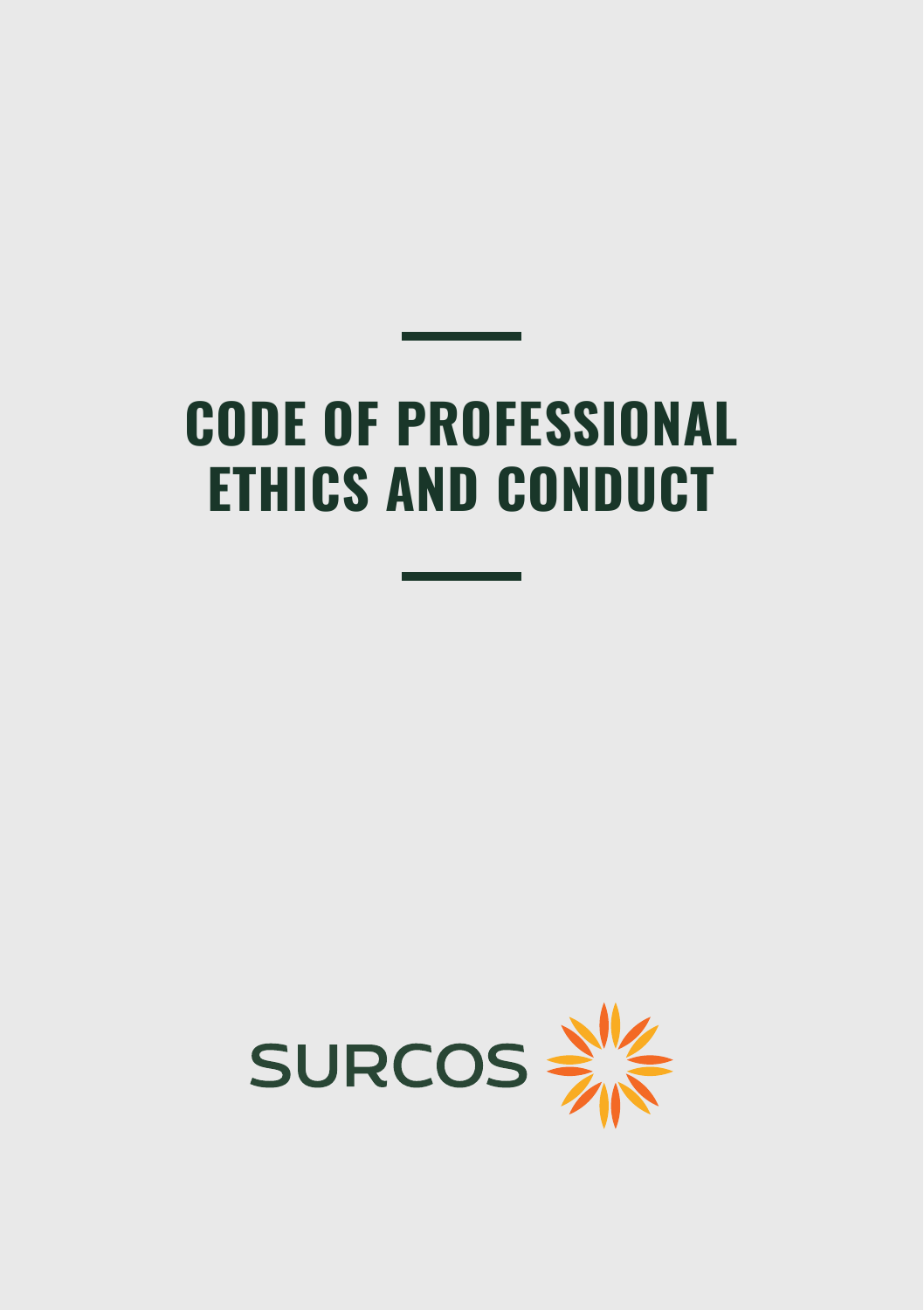

#### **#1 - OUR COMPANY**

Our organization is strictly committed to ethics in all of its actions. Ethics defines the essence of those who participate in the company and the way in which they relate to the external world. These values are present and described in the standards of this Code of Professional Ethics and Conduct. The policy derived from this aims to encourage transparent relationships, avoiding opportunism and generating respect to public and private rules.

#### **#2 - PURPOSE**

This Code of Professional Ethics and Conduct reaches all the Collaborators of Surcos and all of its subsidiaries or affiliates in the different countries where it operates (hereinafter, "the Company"), and all those integrating its Value Chain (vendors, clients and commercial partners of the company). This Code serves as a reference, as it cannot address all situations or replace common sense or good judgment.

It is not a static document. In the context in which we operate, applicable laws, human rights conventions, international labor entities, environmental protection conventions and the fight against corruption in all its forms and aspects are the basis to generate changes or additions to the Code of Conduct, which would opportunely be communicated.

Compliance with this Code is the sole and personal responsibility of each Collaborator and each person who is part of our Value Chain. We trust that each one will recognize and report any illegal or unethical conduct that may affect our Company.

#### **#3 - COMPLIANCE WITH STANDARDS**

Collaborators must observe and comply with the following general rules:

a) Comply with national legislation and with that applicable in each jurisdiction.

b) Comply with their functions and with the company internal directives, policies, regulations and manuals.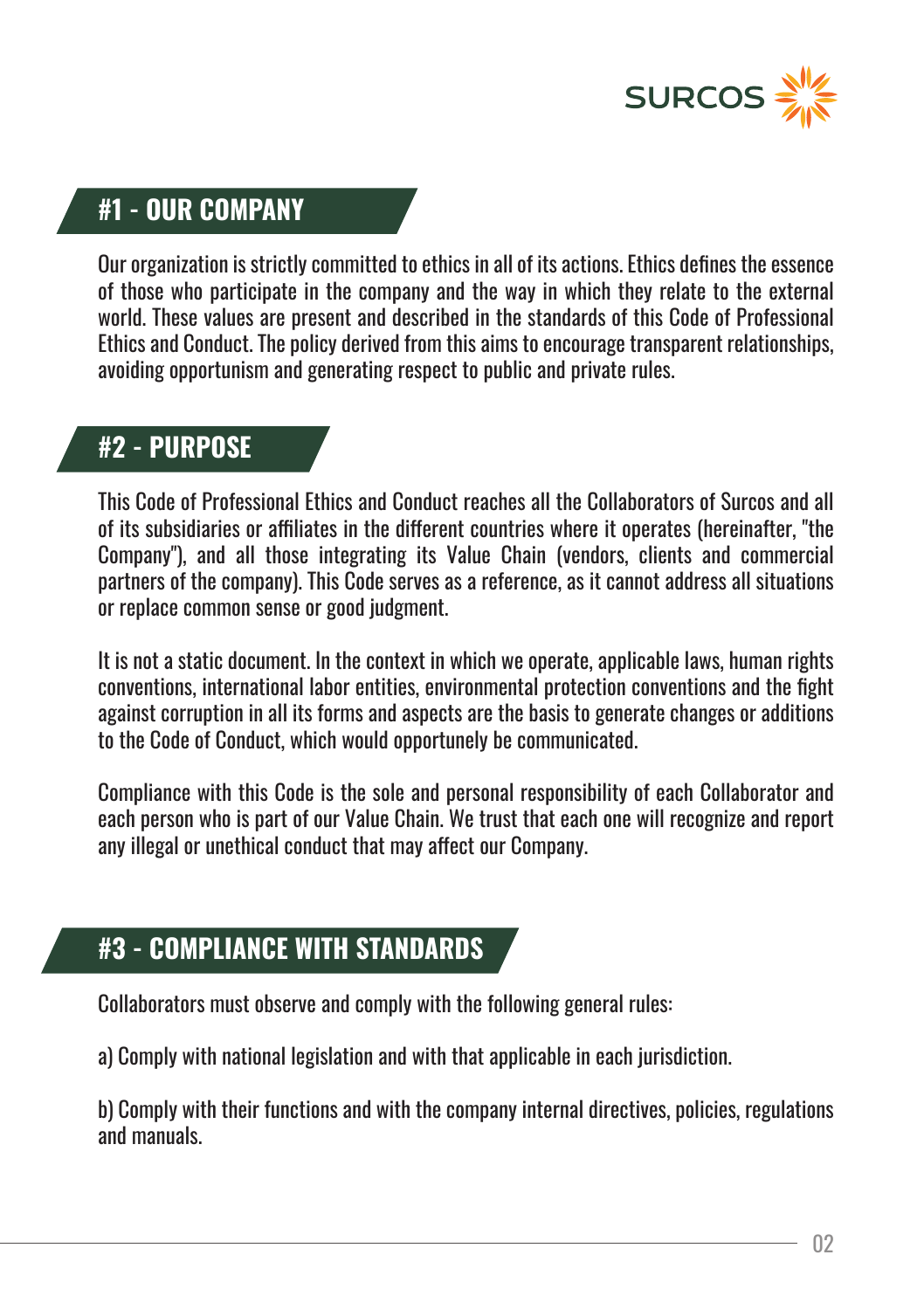c) Be responsible for the accuracy in the preparation of records and reports.

d) Be responsible for the correct functioning of internal controls.

e) Act in a manner that the work environment is professional, safe, healthy, fair and based on mutual respect. Staff must comply with all applicable environmental, health and safety laws.

f) Conduct business in a socially responsible manner and protecting the environment.

g) Take an active role to achieve open and honest communication at all levels, with staff having immediate access to their superiors in order to address any problem related to the company or to themselves.

h) Discrimination is prohibited. Any ethnic, racial, religious, sexual or other bullying or abuse will not be tolerated, and such actions will be penalized. Bullying includes offensive language, gestures, physical contact, or other conduct in the workplace that creates intimidation or an offensive environment.

i) The company establishes equal opportunities as a policy, in both the recruitment and the promotion stages.

## **#4- RELATIONSHIP WITH THE COMMUNITY**

The company promotes relationships of mutual respect and collaboration with the business community, clients, vendors, public and private institutions.

The company is strongly committed with the protection of the environment, so our products and facilities comply with the applicable environmental regulations.

The policy for the development of our technologies primarily aims at safeguarding the environment.

The company maintains collaborative relationships the national, provincial and municipal authorities, respecting current legislation and the principles expressed in this Code of Conduct.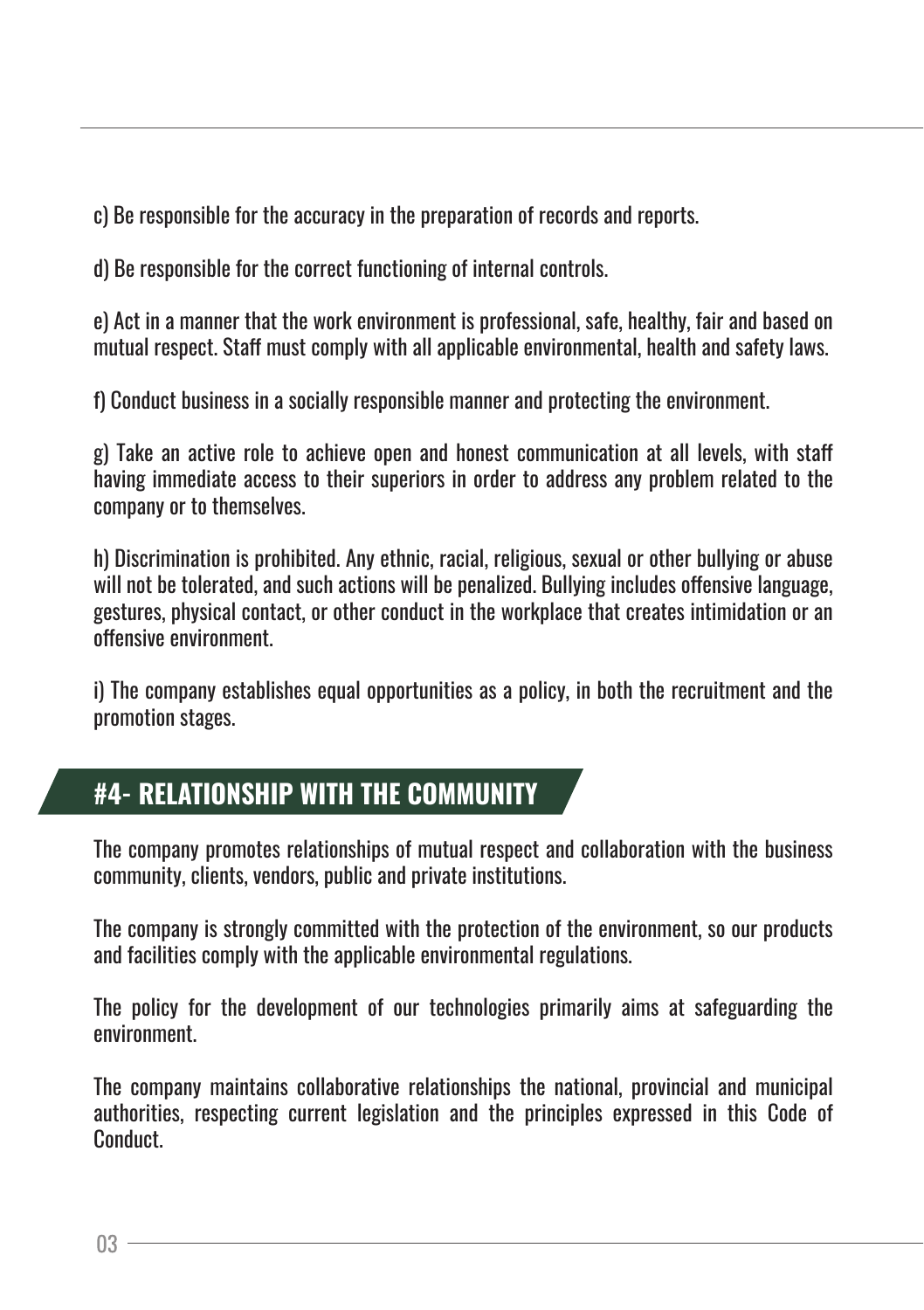

A mutually beneficial relationship is maintained with our vendors, to allow continuity in the supply and growth of our activity. Purchase decisions are based on objective criteria. However, long-term relationships with vendors who are interested in joint development are promoted.

A fair competition policy sustainable over time is developed with our competitors, in line with our ethical business conduct.

## **#5 - ACCOUNTING INTEGRITY AND RECORDS ACCURACY**

It is the policy of the company to have complete and reliable information in its accounting records, so that both commercial transactions and company assets are correctly reflected.

The accounting results and the financial position of the company must be recorded according to the requirements of the law and the current accounting standards.

The concealment of information is prohibited, whether at a managerial level, as well as internal or external audits.

Making false entries in any of the company books is prohibited.

It is also prohibited to make payments on behalf of the company with the intention of using them for a purpose different than that described in the documents that support them.

Acquiring any asset or account that is not entered in the books or records is prohibited.

Using company assets for illegal purposes is prohibited.

Any possibility of falsification or inaccuracy in accounting and financial entries must be immediately reported through the channels provided in the Code of Conduct.

## **#6 - DATA PRIVACY AND CONFIDENTIALITY**

Company assets can be tangible or intangible. They include buildings, vehicles, equipment, software, information, know-how, logos, trade names and trade secrets. All such assets must be protected against misuse, theft for personal gain or illicit purpose, loss, deterioration or infringement.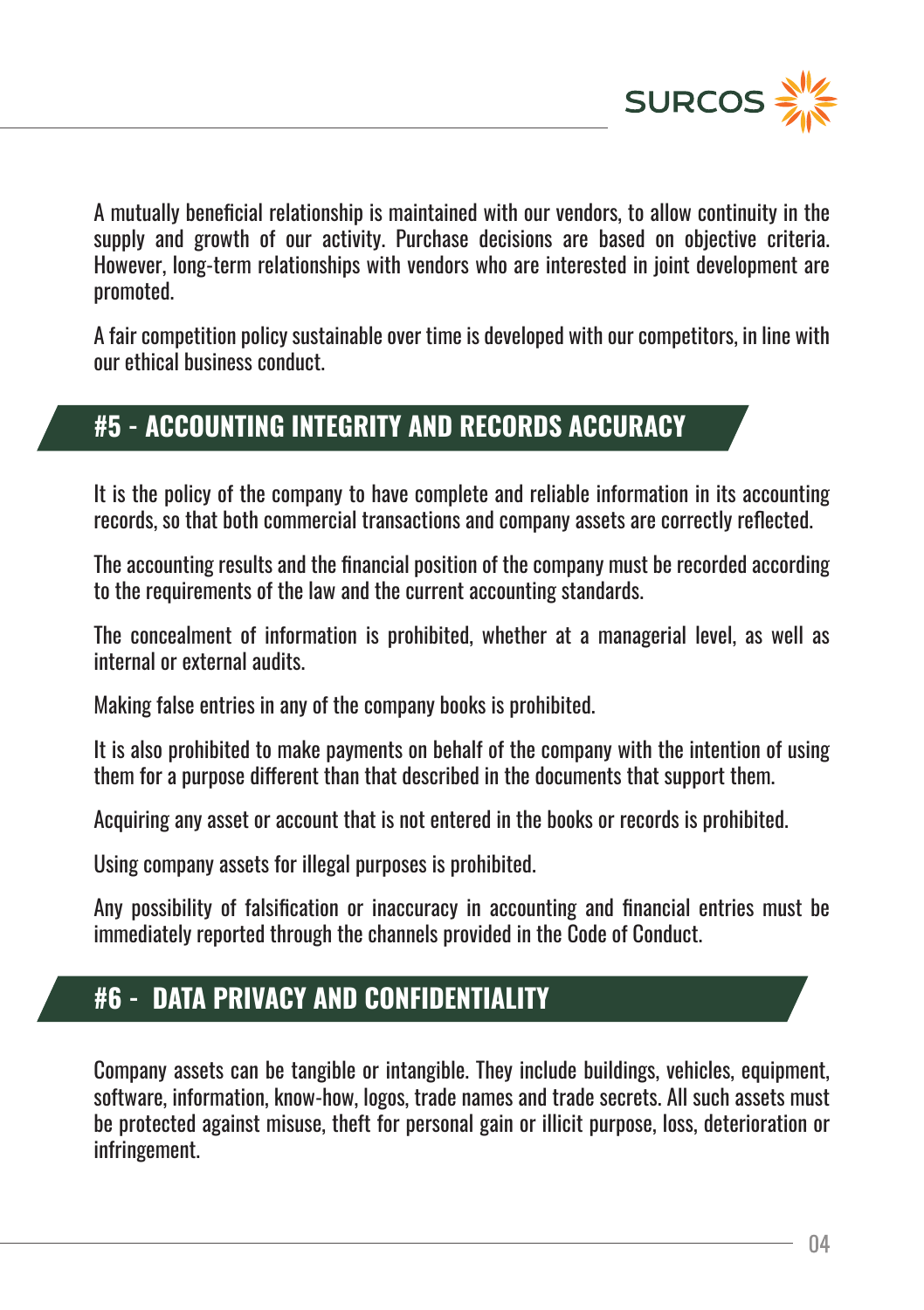Both internal and commercial information are very important and relevant assets of the company. The knowledge acquired over the years to conduct operations in an increasingly efficient way is property of the company. It is therefore essential to protect it from any undue disclosure, so as not to harm our competitive advantage.

The confidential information ranges from strategic objectives, accounting information, future projects, new product launches, lists of customers and vendors, market and commercial research, among others.

All company staff must respect the strictest confidentiality of the information that they have knowledge of during the performance of their activities.

It is prohibited to disclose such information to people who do not belong to the company or who are not duly authorized. It is also prohibited to use it for personal gain.

The documents with confidential information must be handled according to the company security measures to prevent it from being obtained by third parties.

The obligation of custody of confidential information continues after the termination of the employment relationship with the company.

## **#7 - CONFLICTS OF INTEREST**

Collaborators of SURCOS must know when a conflict of interest may occur. It may happen when a collaborator puts his/her personal interests before those of the company, and when those personal interests unduly influence his/her business judgment, decisions or actions towards the company.

Those situations may occur when building relations with clients, vendors, officials, auditors, or also between closely related collaborators, such as family members, Issuing judgments, making decisions or taking actions when we are facing a conflict of interest can hinder the purpose and effective performance of tasks at SURCOS, and, in some cases, can have legal and regulatory consequences.

Some typical examples of situations where conflicts of interest may arise are the following: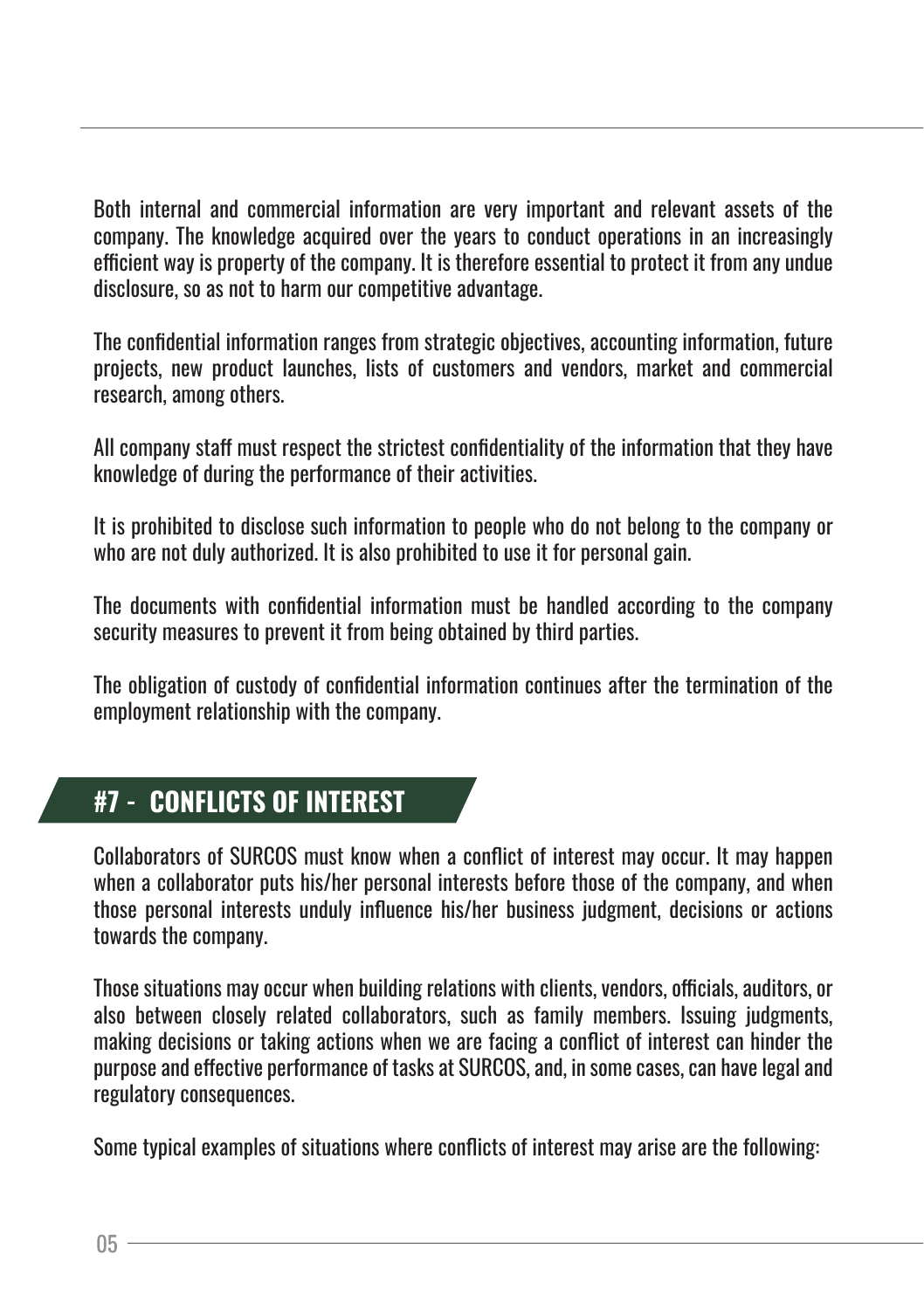

**>** Personal relationships in the workplace (e.g., hiring or supervising a closely related person),

**>** External mandates (e.g., being part of the Board of Directors or the Scientific Advisory Council of a competitor of SURCOS),

**>** External employment (e.g., having a second job in the company of a client, supplier or competitor of SURCOS),

**> F**avouring personal financial interests or those of a closely related person (e.g., having a significant stake in a company that provides SURCOS and, at the same time, being in a position to guide SURCOS business in that direction),

**> R**eceiving fees, commissions, discounts, gifts, invitations to entertainment activities or services (e.g., receiving a money compensation from a SURCOS business partner), among others.

Situations that may give rise to conflicts of interests should be avoided. The mere perception of a conflict of interest should also be avoided.

Unless the company approves any of those situations, it is prohibited to: have a participation in investments or businesses that are within the scope of Surcos activities; participate in transactions for the sale of goods or services with a direct or indirect competitor, vendor or client of Surcos; any work-related conduct that generates personal gain for employees, their family members or close friends, that would harm the company or any of its stakeholders.

Staff are obliged to inform their Management if any of their family members have participation or interests in any company that does business with Surcos.

No gifts or loans from companies or entities which Surcos does business with should be received. This includes close family members.

## **#8 - INTELLECTUAL PROPERTY**

All intellectual property rights developed by an employee during working hours in the normal course of his/her tasks, or with the company materials and/or facilities that relate to the business belong to Surcos. No compensation will be owed to the employee for such rights.

The intellectual property rights of third parties must not be deliberately infringed.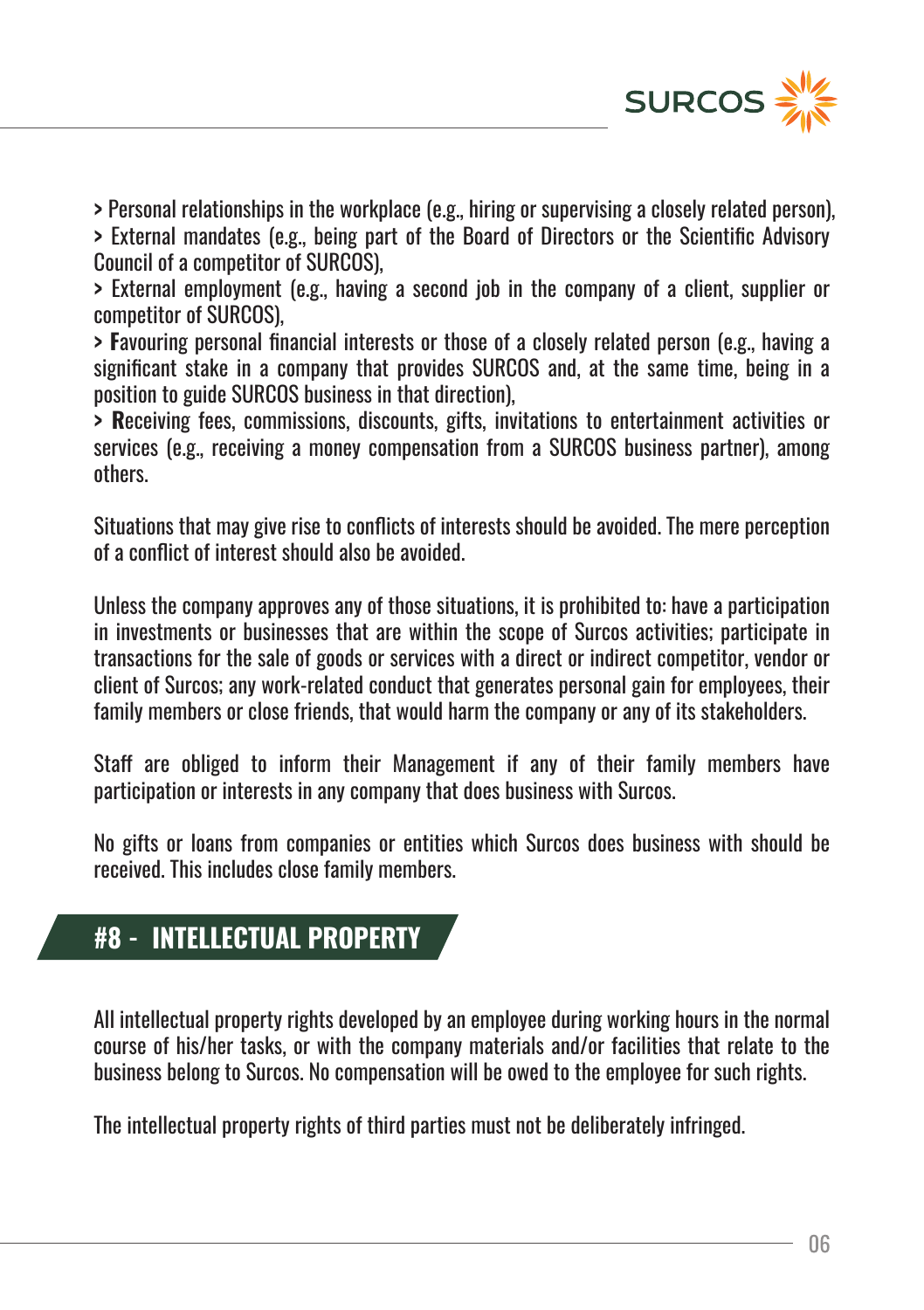## **#9 - ILLEGAL PRACTICES**

Employees must not engage in illegal or other corrupt practices, and must report any unusual operations.

The company does not admit bribery or corruption. It prohibits the granting of a financial advantage to another person, company, public body or official to induce an improper task to be carried out with the purpose of obtaining a reward for that activity.

The company has a zero tolerance policy for the use of illegal drugs and alcohol. Possession, purchase, sale, use or presence of illegal substances in the company offices and plants is prohibited

The company has a zero tolerance policy as regards betting or gambling practices.

#### **#10 - OBLIGATIONS**

Being part of the Surcos team or its Value Chain necessarily implies accepting compliance with the rules of conduct included in this Code, as well as respecting and enforcing the policies, procedures and instructions issued by each area.

A Committee will be appointed to ensure compliance with the Code of Conduct. The Committee will be responsible for investigating complaints of violations of the Code and ensuring confidentiality of the case, as requested by the collaborator, subject to disclosure if required by law or by a court order.

The Human Resources & Corporate Affairs Department is responsible for communicating the rules of conduct included in this Code, as well as for training, advising and guiding collaborators in their understanding, promoting their compliance with Directors and Managers.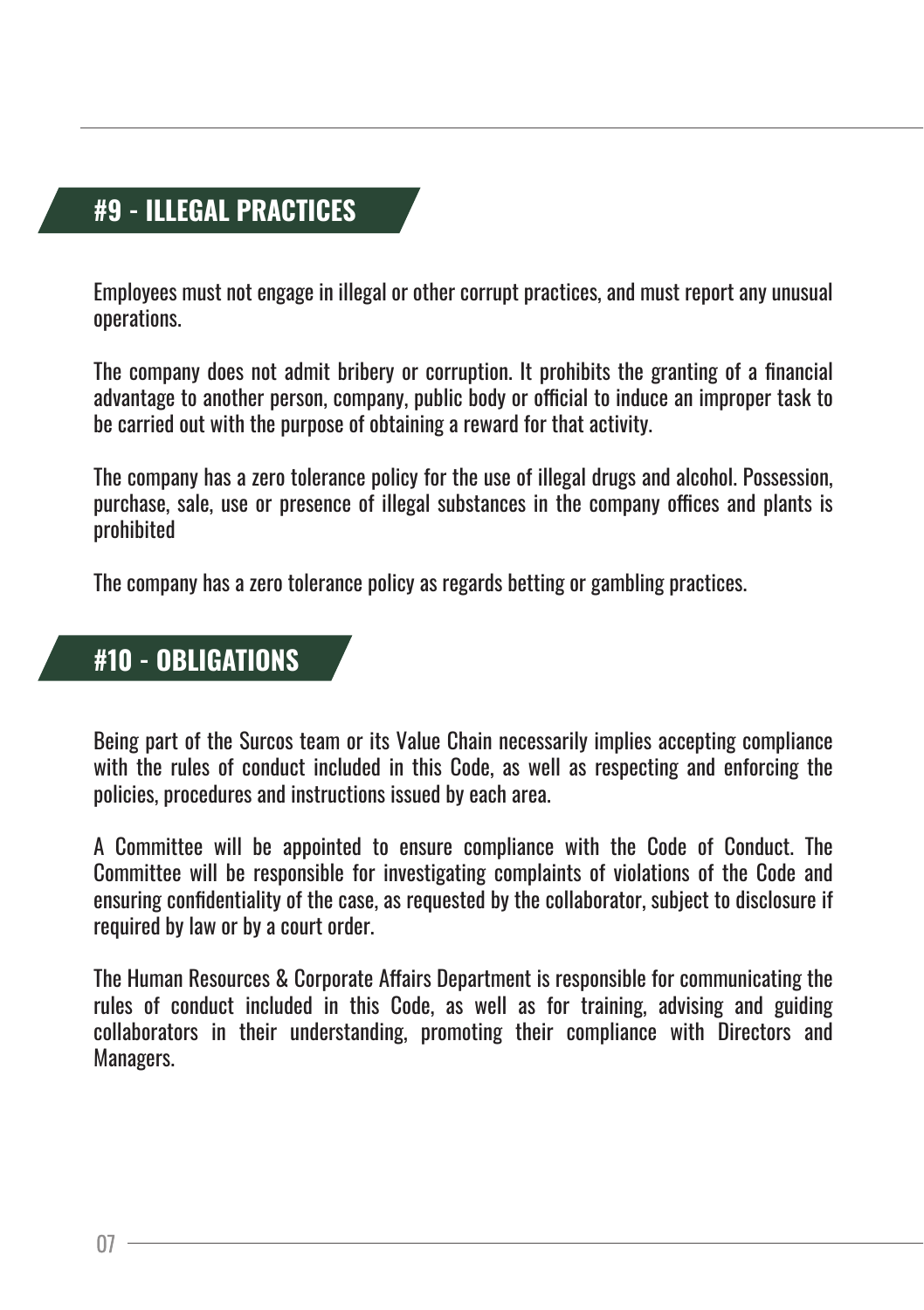

#### **#11 - BREACHING OF THE CODE**

We are fully committed to complying with law, our ethical standards and our values. Failure to comply with the provisions of this Code will represent a serious offense and will be subject to different penalties, depending on whether they are caused by a Collaborator or a member of the Value Chain. Those penalizations will be defined by the Conduct Committee; will be applied to the extent permitted by local laws and contracts that may have been entered into, and will be adapted to the seriousness of the offense. In the case of Collaborators, penalizations could include, among others, warnings, suspensions and/or contract termination with the Collaborator. In the case of the members of the Value Chain, penalizations could include warnings, fines provided in the respective contracts and/or justified suspension or unilateral termination of the contractual relationship, without the right to compensation or any prior notice. If there is a violation of laws by the Collaborator or a member of the Value Chain, we will cooperate with the corresponding authorities.

## **#12 - REPORT OF VIOLATIONS OF THE CODE PROFESSIONAL OF ETHICS AND CONDUCT**

To file a complaint or make inquiries, it will be necessary to:

1. Talk to your direct supervisor. Generally, your direct supervisor will be in the best position to quickly resolve any integrity concerns you may have.

2. Contact the next management level. If you do not feel comfortable bringing the concern to your direct supervisor, you can communicate with the next hierarchical level or use one of the following communication channels:

3. Contact the Human Resources & Corporate Affairs Department.

4. Send an Email to codigodeconducta@redsurcos.com